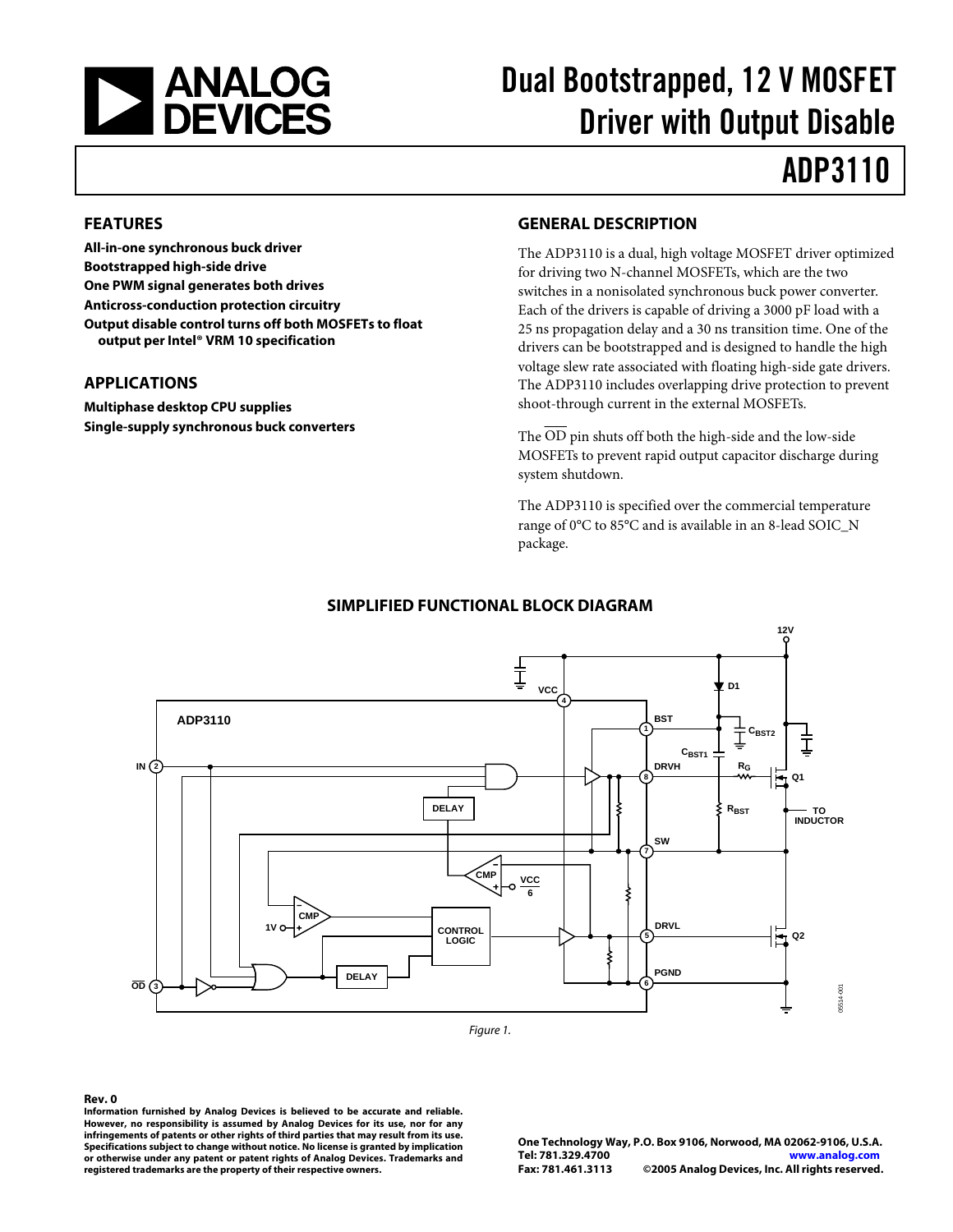### **TABLE OF CONTENTS**

### **REVISION HISTORY**

6/05-Revision 0: Initial Version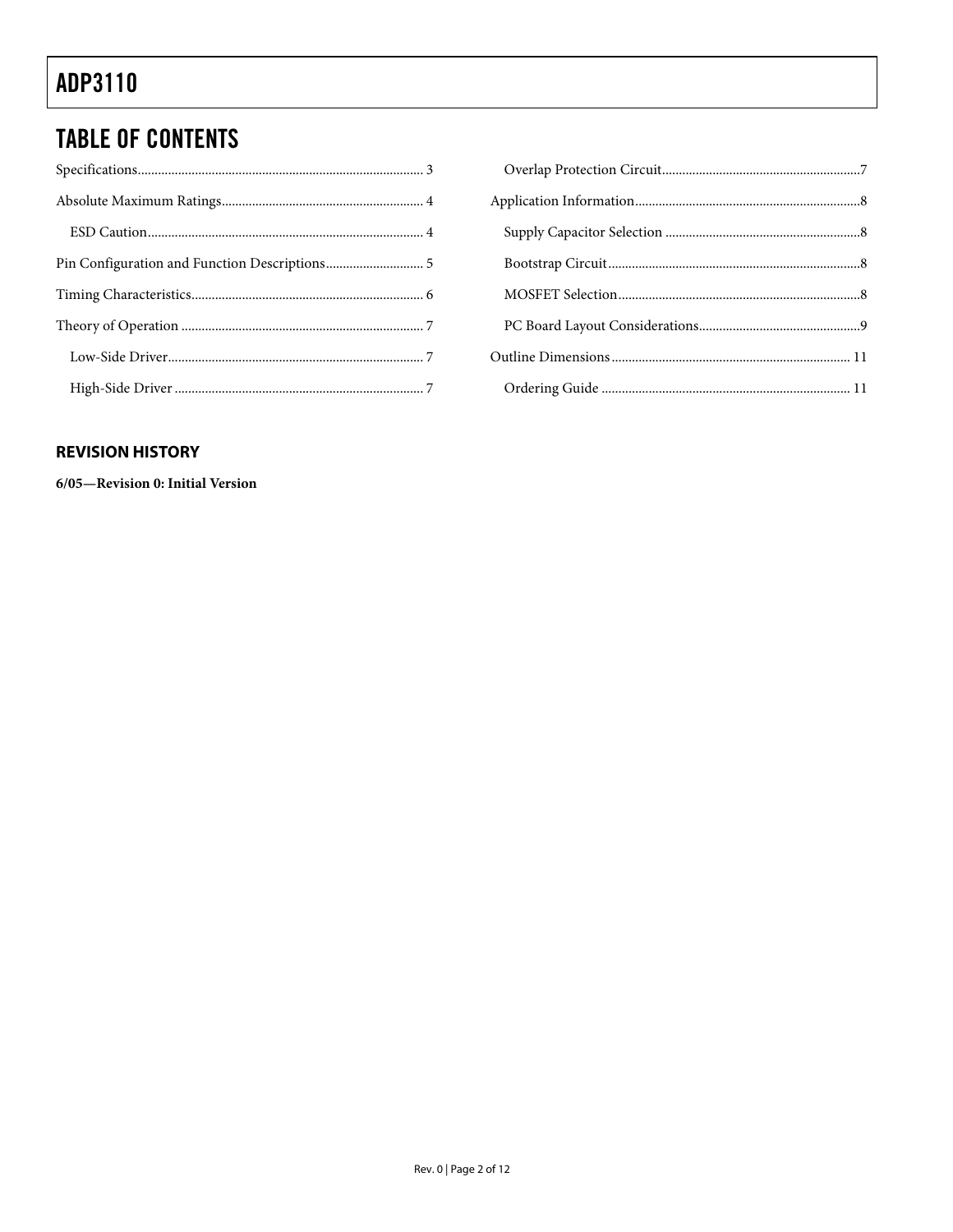### <span id="page-2-0"></span>SPECIFICATIONS

 $\rm V_{\rm CC}$  = 12 V, BST = 4 V to 26 V, T $\rm_A$  = 25°C, unless otherwise noted.

#### $\mathbf{Table} \mathbf{1.}^1$  $\mathbf{Table} \mathbf{1.}^1$  $\mathbf{Table} \mathbf{1.}^1$

<span id="page-2-2"></span><span id="page-2-1"></span>

| <b>Parameter</b>                           | <b>Symbol</b>                    | <b>Conditions</b>                                 | Min  | <b>Typ</b> | <b>Max</b> | <b>Unit</b> |
|--------------------------------------------|----------------------------------|---------------------------------------------------|------|------------|------------|-------------|
| <b>PWM INPUT</b>                           |                                  |                                                   |      |            |            |             |
| Input Voltage High <sup>2</sup>            |                                  |                                                   | 2.0  |            |            | V           |
| Input Voltage Low <sup>2</sup>             |                                  |                                                   |      |            | 0.8        | $\vee$      |
| Input Current <sup>2</sup>                 |                                  |                                                   | $-1$ |            | $+1$       | μA          |
| Hysteresis <sup>2</sup>                    |                                  |                                                   | 90   | 250        |            | mV          |
| OD INPUT                                   |                                  |                                                   |      |            |            |             |
| Input Voltage High <sup>2</sup>            |                                  |                                                   | 2.0  |            |            | V           |
| Input Voltage Low <sup>2</sup>             |                                  |                                                   |      |            | 0.8        | V           |
| Input Current <sup>2</sup>                 |                                  |                                                   | $-1$ |            | $+1$       | μA          |
| Hysteresis <sup>2</sup>                    |                                  |                                                   | 90   | 250        |            | mV          |
| Propagation Delay Times <sup>3</sup>       | tpdl $_{\overline{\mathrm{OD}}}$ | See Figure 3                                      |      | 20         | 35         | ns          |
|                                            | tpdh $_{\overline{\mathrm{OD}}}$ | See Figure 3                                      |      | 40         | 55         | ns          |
| <b>HIGH-SIDE DRIVER</b>                    |                                  |                                                   |      |            |            |             |
| <b>Output Resistance, Sourcing Current</b> |                                  | BST to SW = $12V$                                 |      | 3.8        | 4.4        | Ω           |
| <b>Output Resistance, Sinking Current</b>  | $R_{DRV + SW}$                   | BST to SW = $12V$                                 |      | 1.4        | 1.8        | $\Omega$    |
| Output Resistance, Unbiased                |                                  | BST to $SW = 0 V$                                 |      | 10         |            | $k\Omega$   |
| <b>Transition Times</b>                    | tr <sub>DRVH</sub>               | BST to SW = 12 V, $C_{LOAD}$ = 3 nF, see Figure 4 |      | 40         | 55         | ns          |
|                                            | tf <sub>DRVH</sub>               | BST to SW = 12 V, CLOAD = 3 nF, see Figure 4      |      | 30         | 45         | ns          |
| Propagation Delay Times <sup>3</sup>       | tpdh <sub>DRVH</sub>             | BST to SW = 12 V, $C_{LOAD}$ = 3 nF, see Figure 4 |      | 45         | 65         | ns          |
|                                            | tpdl <sub>DRVH</sub>             | BST to SW = 12 V, CLOAD = 3 nF, see Figure 4      |      | 25         | 35         | ns          |
| SW Pull Down Resistance                    | $R_{SW-PGND}$                    | SW to PGND                                        |      | 10         |            | $k\Omega$   |
| <b>LOW-SIDE DRIVER</b>                     |                                  |                                                   |      |            |            |             |
| <b>Output Resistance, Sourcing Current</b> |                                  |                                                   |      | 3.4        | 4.0        | Ω           |
| <b>Output Resistance, Sinking Current</b>  | $R_{DRVL-PGND}$                  |                                                   |      | 1.4        | 1.8        | $\Omega$    |
| Output Resistance, Unbiased                |                                  | $VCC = PGND$                                      |      | 10         |            | $k\Omega$   |
| <b>Transition Times</b>                    | tr <sub>DRVL</sub>               | $CLOAD = 3 nF$ , see Figure 4                     |      | 40         | 50         | ns          |
|                                            | tf <sub>DRVL</sub>               | $C_{\text{LOAD}} = 3$ nF, see Figure 4            |      | 20         | 30         | ns          |
| Propagation Delay Times <sup>3</sup>       | tpdh <sub>DRVL</sub>             | $CLOAD = 3 nF$ , see Figure 4                     |      | 15         | 35         | ns          |
|                                            | tpdl <sub>DRVL</sub>             | $CLOAD$ = 3 nF, see Figure 4                      |      | 30         | 40         | ns          |
| Time-out Delay                             |                                  | $SW = 5V$                                         | 110  | 190        |            | ns          |
|                                            |                                  | $SW = PGND$                                       | 95   | 150        |            | ns          |
| <b>SUPPLY</b>                              |                                  |                                                   |      |            |            |             |
| Supply Voltage Range <sup>2</sup>          | $V_{CC}$                         |                                                   | 4.15 |            | 13.2       | V           |
| Supply Current <sup>2</sup>                | <b>I</b> sys                     | $BST = 12 V$ , $IN = 0 V$                         |      | 2          | 5          | mA          |
| UVLO Voltage <sup>2</sup>                  |                                  | <b>VCC</b> rising                                 | 1.5  |            | 3.0        | V           |
| Hysteresis <sup>2</sup>                    |                                  |                                                   |      | 350        |            | mV          |

<sup>1</sup> All limits at temperature extremes are guaranteed via correlation using standard statistical quality control (SQC) methods.<br><sup>2</sup> Specifications apply over the full operating temperature range L – 0°C to 85°C.

<sup>2</sup> Specifications apply over the full operating temperature range Tд = 0℃ to 85℃.<br><sup>3</sup> For propagation delays, tpdh refers to the specified signal going high, and tpdl refers to it going low.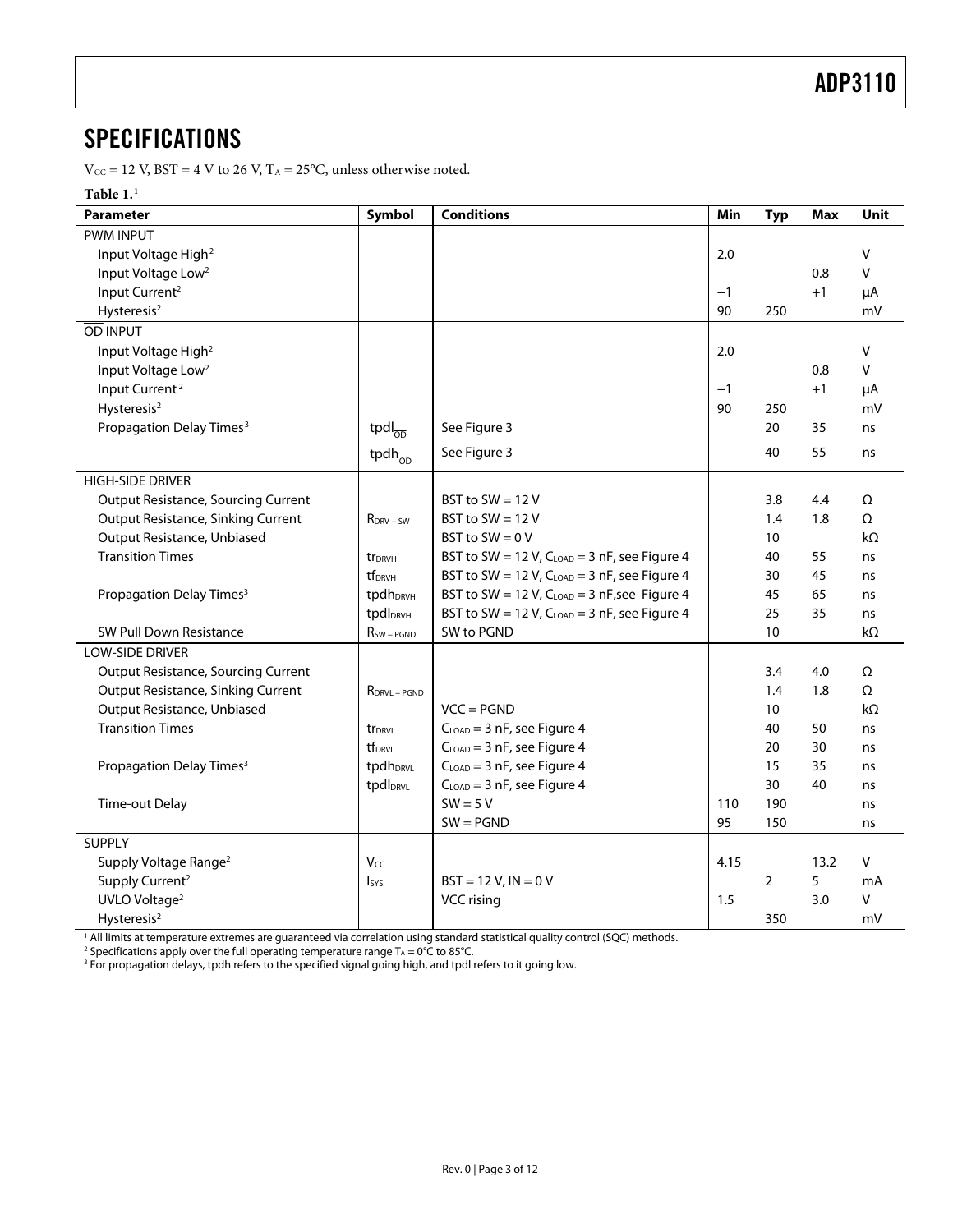### <span id="page-3-0"></span>ABSOLUTE MAXIMUM RATINGS

**Table 2.** 

| <b>Parameter</b>                     | Rating                              |
|--------------------------------------|-------------------------------------|
| <b>VCC</b>                           | $-0.3$ V to $+15$ V                 |
| <b>BST</b>                           | $-0.3$ V to VCC $+15$ V             |
| <b>BST to SW</b>                     | $-0.3$ V to $+15$ V                 |
| <b>SW</b>                            |                                     |
| DC                                   | $-5$ V to $+15$ V                   |
| $<$ 200 ns                           | $-10$ V to $+25$ V                  |
| <b>DRVH</b>                          |                                     |
| DC                                   | $SW - 0.3 V$ to BST + 0.3 V         |
| $<$ 200 ns                           | $SW - 2 V$ to BST + 0.3 V           |
| <b>DRVI</b>                          |                                     |
| DC                                   | $-0.3$ V to VCC $+0.3$ V            |
| $<$ 200 ns                           | $-2$ V to VCC + 0.3 V               |
| $IN, \overline{OD}$                  | $-0.3$ V to 6.5 V                   |
| $\theta$ JA, SOIC_N                  |                                     |
| 2-Layer Board                        | 123°C/W                             |
| 4-Layer Board                        | 90°C/W                              |
| <b>Operating Ambient Temperature</b> |                                     |
| Range                                | $0^{\circ}$ C to 85 $^{\circ}$ C    |
| Junction Temperature Range           | 0°C to 150°C                        |
| Storage Temperature Range            | $-65^{\circ}$ C to $+150^{\circ}$ C |
| Lead Temperature Range               |                                     |
| Soldering (10 sec)                   | 300°C                               |
| Vapor Phase (60 sec)                 | $215^{\circ}$ C                     |
| Infrared (15 sec)                    | 260°C                               |

Stresses above those listed under Absolute Maximum Ratings may cause permanent damage to the device. This is a stress rating only; functional operation of the device at these or any other conditions above those indicated in the operational section of this specification is not implied. Exposure to absolute maximum rating conditions for extended periods may affect device reliability. Unless otherwise specified all other voltages are referenced to PGND.

### **ESD CAUTION**

ESD (electrostatic discharge) sensitive device. Electrostatic charges as high as 4000 V readily accumulate on the human body and test equipment and can discharge without detection. Although this product features proprietary ESD protection circuitry, permanent damage may occur on devices subjected to high energy electrostatic discharges. Therefore, proper ESD precautions are recommended to avoid performance degradation or loss of functionality.

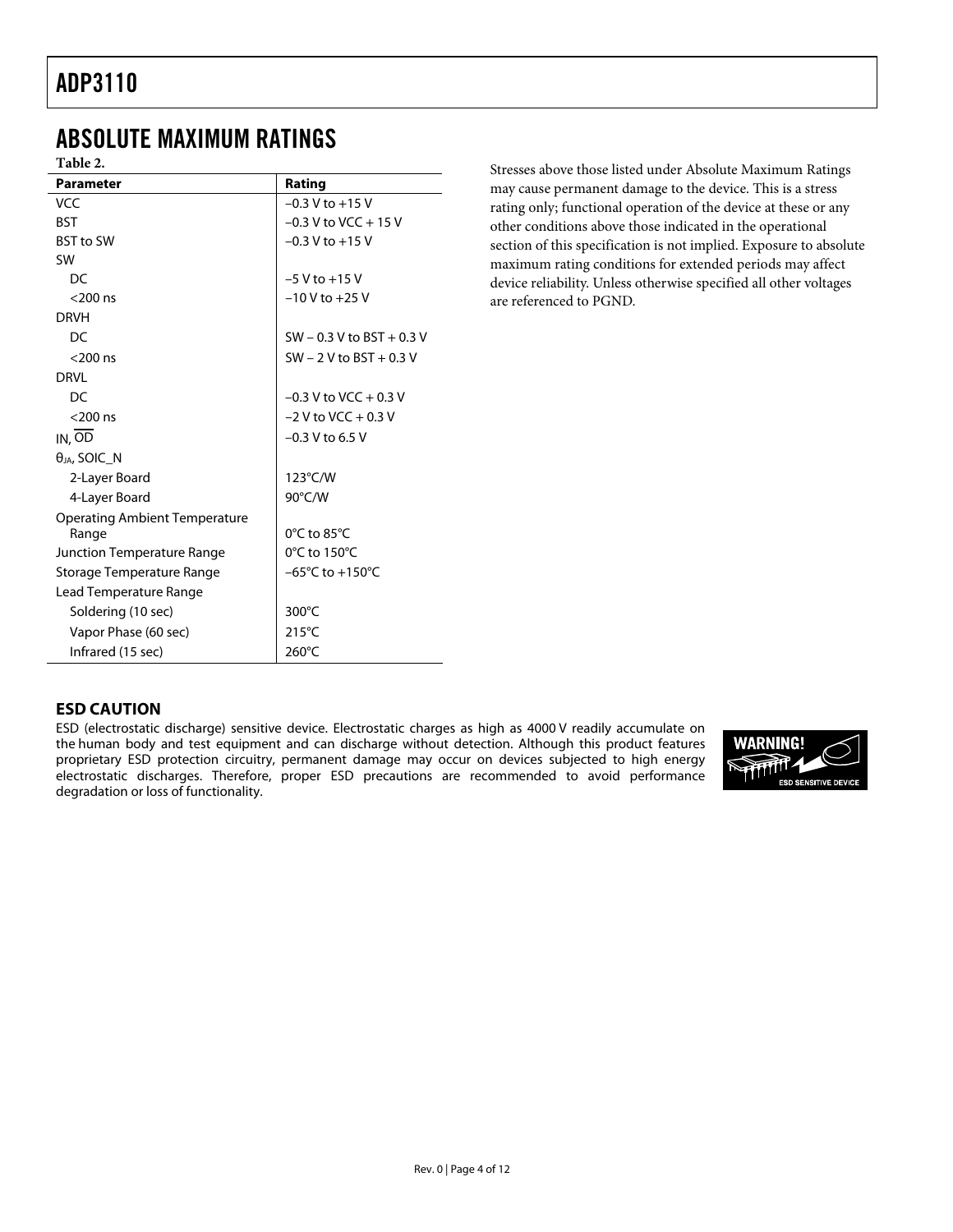### <span id="page-4-0"></span>PIN CONFIGURATION AND FUNCTION DESCRIPTIONS



Figure 2. 8-Lead SOIC\_N Pin Configuration

#### **Table 3. Pin Function Descriptions**

| Pin No. | <b>Mnemonic</b> | <b>Description</b>                                                                                                                                                                                                                                                                                             |
|---------|-----------------|----------------------------------------------------------------------------------------------------------------------------------------------------------------------------------------------------------------------------------------------------------------------------------------------------------------|
|         | <b>BST</b>      | Upper MOSFET Floating Bootstrap Supply. A capacitor connected between the BST and SW pins holds this<br>bootstrapped voltage for the high-side MOSFET as it is switched.                                                                                                                                       |
|         | IN              | Logic Level PWM Input. This pin has primary control of the driver outputs. In normal operation, pulling this pin<br>low turns on the low-side driver; pulling it high turns on the high-side driver.                                                                                                           |
|         | OD              | Output Disable. When low, this pin disables normal operation, forcing DRVH and DRVL low.                                                                                                                                                                                                                       |
|         | <b>VCC</b>      | Input Supply. This pin should be bypassed to PGND with ~1 µF ceramic capacitor.                                                                                                                                                                                                                                |
|         | <b>DRVL</b>     | Synchronous Rectifier Drive. Output drive for the lower (synchronous rectifier) MOSFET.                                                                                                                                                                                                                        |
| 6       | <b>PGND</b>     | Power Ground. This pin should be closely connected to the source of the lower MOSFET.                                                                                                                                                                                                                          |
|         | <b>SW</b>       | Switch Node Connection. This pin is connected to the buck-switching node, close to the upper MOSFET's<br>source. It is the floating return for the upper MOSFET drive signal. It is also used to monitor the switched voltage<br>to prevent turn-on of the lower MOSFET until the voltage is below $\sim$ 1 V. |
| 8       | <b>DRVH</b>     | Buck Drive. Output drive for the upper (buck) MOSFET.                                                                                                                                                                                                                                                          |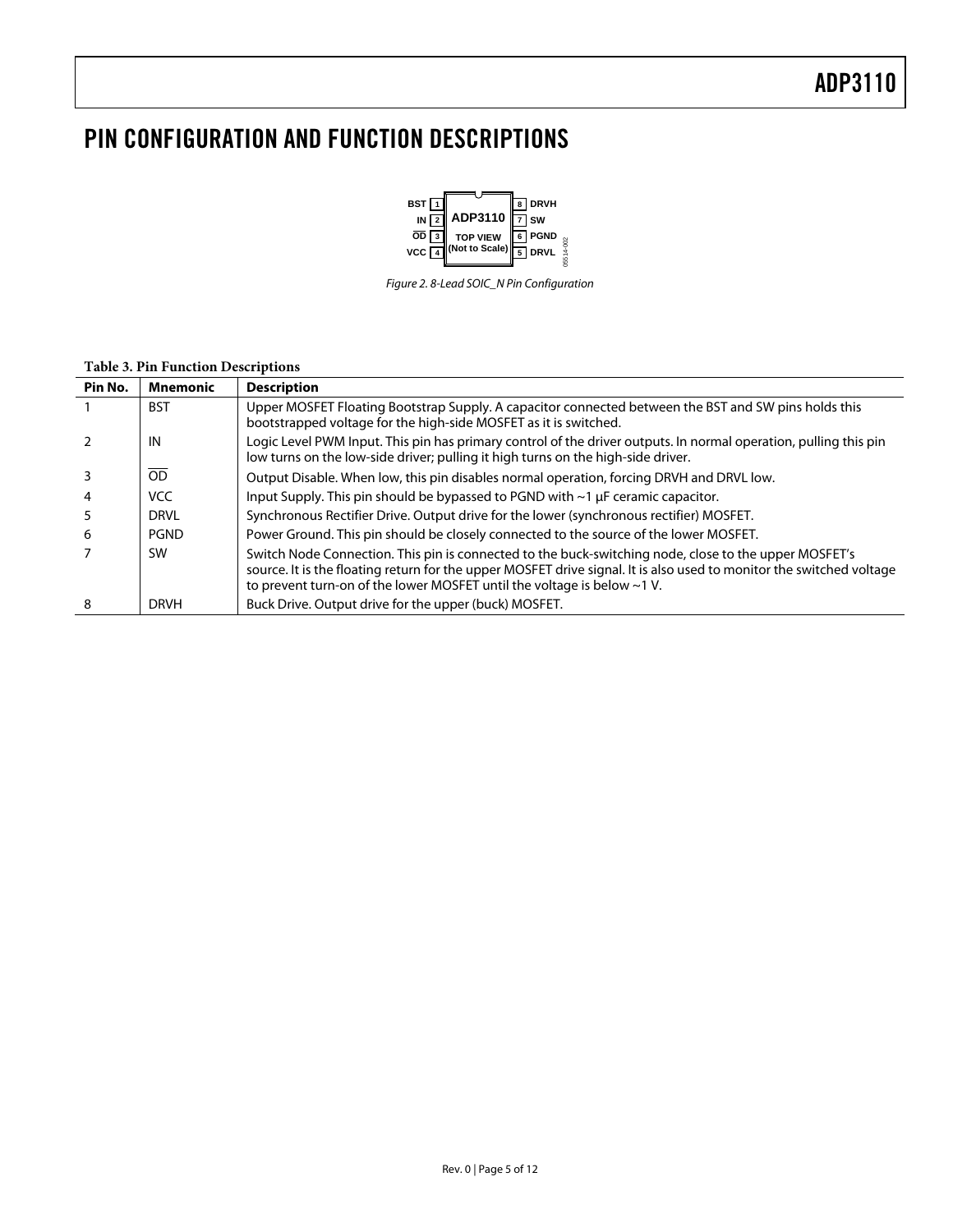### <span id="page-5-0"></span>TIMING CHARACTERISTICS

<span id="page-5-1"></span>

<span id="page-5-2"></span>Figure 4. Timing Diagram (Timing is Referenced to the 90% and 10% Points Unless Otherwise Noted)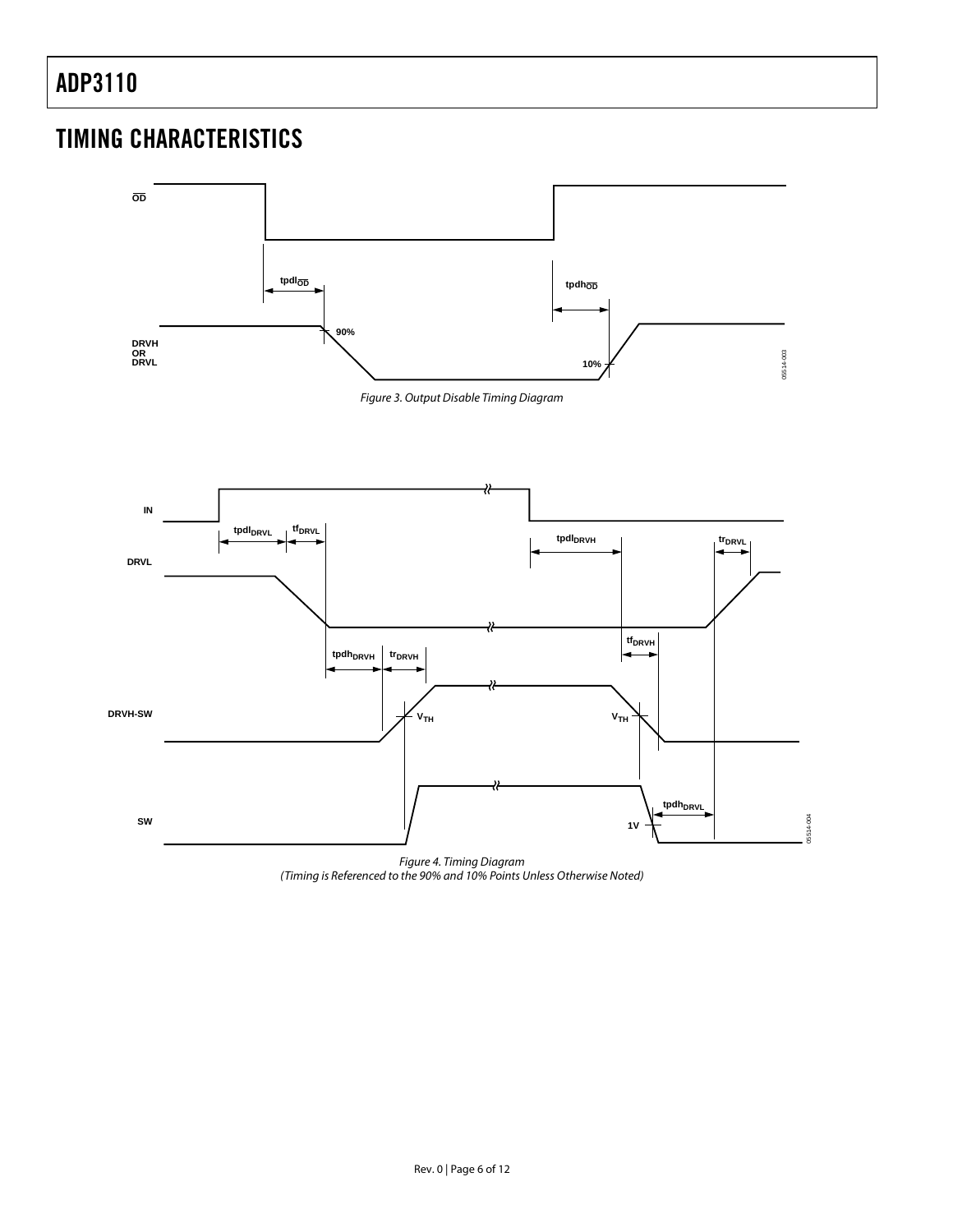### <span id="page-6-0"></span>THEORY OF OPERATION

The ADP3110 is a dual MOSFET driver optimized for driving two N-channel MOSFETs in a synchronous buck converter topology. A single PWM input signal is all that is required to properly drive the high-side and the low-side MOSFETs. Each driver is capable of driving a 3 nF load at speeds up to 500 kHz.

A more detailed description of the ADP3110 and its features follows. Refer to [Figure 1](#page-0-0).

### **LOW-SIDE DRIVER**

The low-side driver is designed to drive a ground-referenced N-channel MOSFET. The bias to the low-side driver is internally connected to the VCC supply and PGND.

When the ADP3110 is enabled, the driver's output is 180 degrees out of phase with the PWM input. When the ADP3110 is disabled, the low-side gate is held low.

### **HIGH-SIDE DRIVER**

The high-side driver is designed to drive a floating N-channel MOSFET. The bias voltage for the high-side driver is developed by an external bootstrap supply circuit, which is connected between the BST and SW pins.

The bootstrap circuit comprises a diode, D1, and bootstrap capacitor, CBST1. CBST2 and RBST are included to reduce the highside gate drive voltage and limit the switch node slew rate (referred to as a Boot-Snap™ circuit, see the [Application](#page-7-1)  [Information](#page-7-1) section for more details). When the ADP3110 is starting up the SW pin is at ground; therefore the bootstrap capacitor charges up to VCC through D1. When the PWM input goes high, the high-side driver begins to turn on the highside MOSFET, Q1, by pulling charge out of CBST1 and CBST2. As Q1 turns on, the SW pin rises up to  $V_{IN}$ , forcing the BST pin to  $V_{IN}$  +  $V_{C(BST)}$ , which is enough gate-to-source voltage to hold Q1

on. To complete the cycle, Q1 is switched off by pulling the gate down to the voltage at the SW pin. When the low-side MOSFET, Q2, turns on, the SW pin is pulled to ground. This allows the bootstrap capacitor to charge up to VCC again.

The high-side driver's output is in phase with the PWM input. When the driver is disabled, the high-side gate is held low.

### **OVERLAP PROTECTION CIRCUIT**

The overlap protection circuit prevents both of the main power switches, Q1 and Q2, from being on at the same time. This prevents shoot-through currents from flowing through both power switches, and the associated losses that can occur during their on/off transitions. The overlap protection circuit accomplishes this by adaptively controlling the delay from the Q1 turn off to the Q2 turn on, and by internally setting the delay from the Q2 turn off to the Q1 turn on.

To prevent the overlap of the gate drives during the Q1 turn off and the Q2 turn on, the overlap circuit monitors the voltage at the SW pin. When the PWM input signal goes low, Q1 begins to turn off (after propagation delay). Before Q2 can turn on, the overlap protection circuit makes sure that SW has first gone high and then waits for the voltage at the SW pin to fall from  $V_{IN}$  to 1 V. Once the voltage on the SW pin has fallen to 1 V, Q2 begins turn on. If the SW pin had not gone high first, then the Q2 turn on is delayed by a fixed 150 ns. By waiting for the voltage on the SW pin to reach 1 V or for the fixed delay time, the overlap protection circuit ensures that Q1 is off before Q2 turns on, regardless of variations in temperature, supply voltage, input pulse width, gate charge, and drive current. If SW does not go below 1 V after 190 ns, DRVL turns on. This can occur if the current flowing in the output inductor is negative and is flowing through the high-side MOSFET body diode.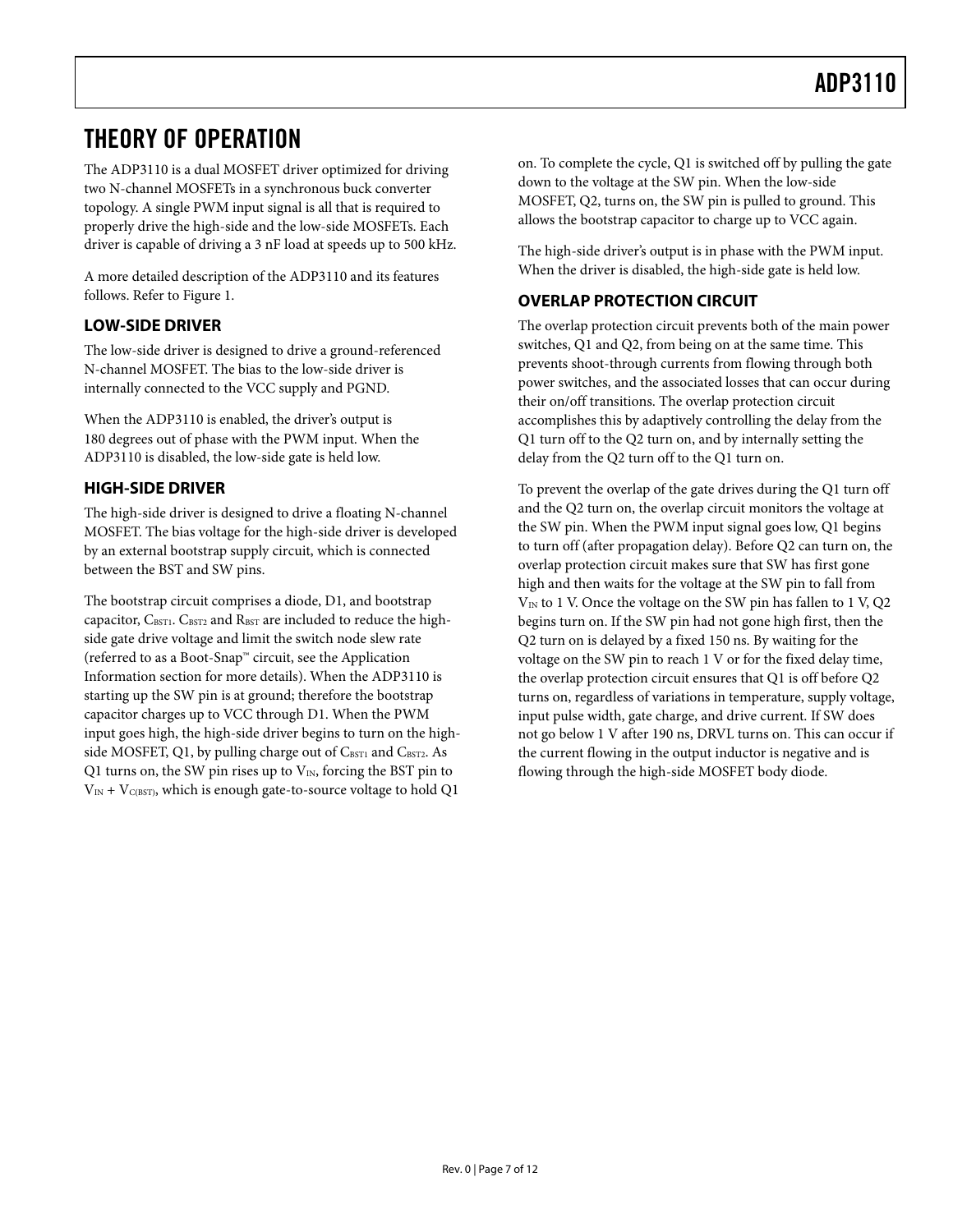### <span id="page-7-1"></span><span id="page-7-0"></span>APPLICATION INFORMATION **SUPPLY CAPACITOR SELECTION**

For the supply input (VCC) of the ADP3110, a local bypass capacitor is recommended to reduce the noise and to supply some of the peak currents drawn. Use a 4.7 μF, low ESR capacitor. Multilayer ceramic chip (MLCC) capacitors provide the best combination of low ESR and small size. Keep the ceramic capacitor as close as possible to the ADP3110.

### **BOOTSTRAP CIRCUIT**

The bootstrap circuit uses a charge storage capacitor  $(C_{\text{BST1}})$  and a diode, as shown in Figure 1. These components can be selected after the high-side MOSFET is chosen. The bootstrap capacitor must have a voltage rating that is able to handle twice the maximum supply voltage. A minimum 50 V rating is recommended. The capacitor values are determined using the following equations:

$$
C_{BST1} + C_{BST2} = 10 \times \frac{Q_{GATE}}{V_{GATE}}
$$
\n
$$
\tag{1}
$$

$$
\frac{C_{BST1}}{C_{BST1} + C_{BST2}} = \frac{V_{GATE}}{VCC - V_D}
$$
\n(2)

where:

*QGATE* is the total gate charge of the high-side MOSFET at *VGATE*. *VGATE* is the desired gate drive voltage (usually in the range of

5 V to 10 V, 7 V being typical).

*VD* is the voltage drop across D1.

Rearranging Equation 1 and Equation 2 to solve for CBST1 yields

$$
C_{BST1} = 10 \times \frac{Q_{GATE}}{VCC - V_D}
$$
\n(3)

 $C_{\text{BST2}}$  can then be found by rearranging Equation 1

$$
C_{BST2} = 10 \times \frac{Q_{GATE}}{V_{GATE}} - C_{BST1}
$$
\n
$$
\tag{4}
$$

For example, an NTD60N02 has a total gate charge of about 12 nC at  $V_{GATE} = 7$  V. Using VCC = 12 V and  $V_D = 1$  V, we find  $C_{\text{BST1}} = 12 \text{ nF}$  and  $C_{\text{BST2}} = 6.8 \text{ nF}$ . Good quality ceramic capacitors should be used.

RBST is used for slew rate limiting to minimize the ringing at the switch node. It also provides peak current limiting through D1. An RBST value of 1.5  $\Omega$  to 2.2  $\Omega$  is a good choice. The resistor needs to be able to handle at least 250 mW due to the peak currents that flow through it.

A small signal diode can be used for the bootstrap diode due to the ample gate drive voltage supplied by  $V_{CC}$ . The bootstrap diode must have a minimum 15 V rating to withstand the maximum supply voltage. The average forward current can be estimated by

$$
I_{F(AVG)} = Q_{GATE} \times f_{MAX}
$$
\n<sup>(5)</sup>

where  $f_{MAX}$  is the maximum switching frequency of the controller.

The peak surge current rating should be calculated by

$$
I_{F(PEAK)} = \frac{VCC - V_D}{R_{BST}}\tag{6}
$$

#### **MOSFET SELECTION**

When interfacing the ADP3110 to external MOSFETs, the designer should be aware of a few considerations. These help to make a more robust design that minimizes stresses on both the driver and MOSFETs. These stresses include exceeding the short-time duration voltage ratings on the driver pins as well as the external MOSFET.

It is also highly recommended to use the Boot-Snap circuit to improve the interaction of the driver with the characteristics of the MOSFETs. If a simple bootstrap arrangement is used, make sure to include a proper snubber network on the SW node.

#### **High-Side (Control) MOSFETs**

The high-side MOSFET is usually selected to be high speed to minimize switching losses (see any ADI Flex-Mode™ controller data sheet for more details on MOSFET losses). This usually implies a low gate resistance and low input capacitance/charge device. Yet, there is also a significant source lead inductance that can exist (this depends mainly on the MOSFET package; it is best to contact the MOSFET vendor for this information).

The ADP3110 DRVH output impedance and the external MOSFETs' input resistance determine the rate of charge delivery to the MOSFETs' gate capacitance which, in turn, determines the switching times of the MOSFETs. A large voltage spike can be generated across the source lead inductance when the high-side MOSFETs switch off, due to large currents flowing in the MOSFETs during switching (usually larger at turn off due to ramping of the current in the output inductor). This voltage spike occurs across the internal die of the MOSFETs and can lead to catastrophic avalanche. The mechanisms involved in this avalanche condition can be referenced in literature from the MOSFET suppliers.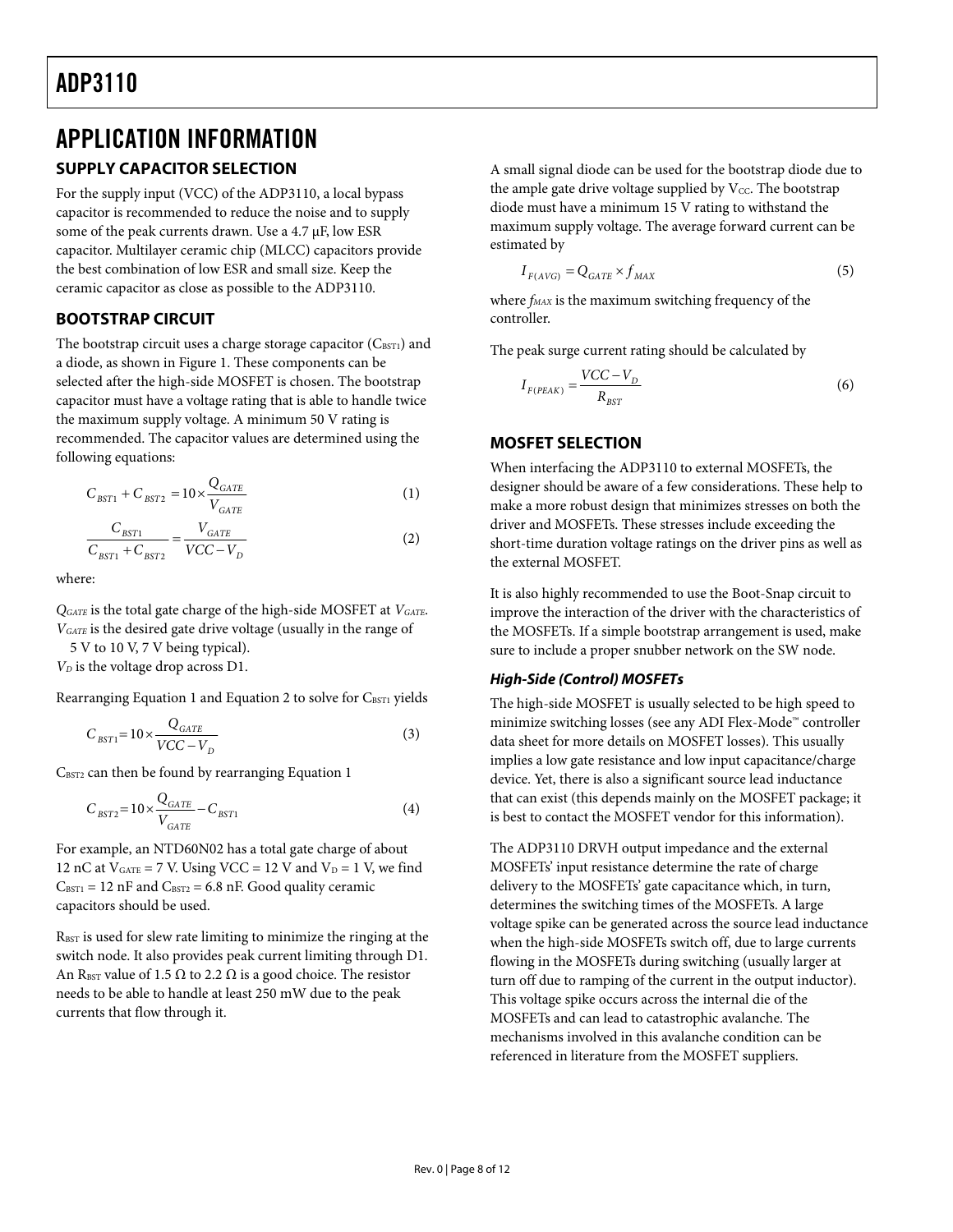<span id="page-8-0"></span>The MOSFET vendor should provide a maximum voltage slew rate at drain current rating such that this can be designed around. The next step is to determine the expected maximum current in the MOSFET. This can be done by

$$
I_{MAX} = I_{DC}(per phase) + (VCC - V_{OUT}) \times \frac{D_{MAX}}{f_{MAX} \times L_{OUT}}
$$
 (7)

*DMAX* is determined for the VR controller being used with the driver. Note this current gets divided roughly equally between MOSFETs if more than one is used (assume a worst-case mismatch of 30% for design margin).  $L_{OUT}$  is the output inductor value.

When producing the design, there is no exact method for calculating the dV/dt due to the parasitic effects in the external MOSFETs as well as the PCB. However, it can be measured to determine if it is safe. If it appears the dV/dt is too fast, an optional gate resistor can be added between DRVH and the high-side MOSFET. This resistor slows down the dV/dt, but it also increases the switching losses in the high-side MOSFET. The ADP3110 is optimally designed with an internal drive impedance that works with most MOSFETs to switch them efficiently yet minimize dV/dt. However, some high speed MOSFETs may require this external gate resistor, depending on the currents being switched in the MOSFET.

#### **Low-Side (Synchronous) MOSFETs**

The low-side MOSFETs are usually selected to have a low on resistance to minimize conduction losses. This usually implies a large input gate capacitance and gate charge. The first concern is to make sure the power delivery from the ADP3110's DRVL does not exceed the thermal rating of the driver.

The next concern for the low-side MOSFETs is to prevent them from inadvertently being switched on when the high-side MOSFET turns on. This occurs due to the drain-gate (Miller, also specified as  $C_{\text{rss}}$  capacitance of the MOSFET. When the drain of the low-side MOSFET is switched to VCC by the highside turning on (at a rate dV/dt), the internal gate of the lowside MOSFET is pulled up by an amount roughly equal to  $VCC \times (C_{\text{rss}}/C_{\text{iss}})$ . It is important to make sure this does not put the MOSFET into conduction.

Another consideration is the nonoverlap circuitry of the ADP3110, which attempts to minimize the nonoverlap period. During the state of the high-side turning off to low-side turning on, the SW pin and the conditions of SW prior to switching are monitored to adequately prevent overlap.

<span id="page-8-1"></span>However, during the low-side turn off to high-side turn on, the SW pin does not contain information for determining the proper switching time, so the state of the DRVL pin is monitored to go below one sixth of  $V_{CC}$  and then a delay is added. Due to the Miller capacitance and internal delays of the low-side MOSFET gate, one must ensure the Miller-to-input capacitance

ratio is low enough and the low-side MOSFET internal delays are not large enough to allow accidental turn on of the low-side MOSFET when the high-side MOSFET turns on.

Contact Sales for an updated list of recommended low-side MOSFETs.

### **PC BOARD LAYOUT CONSIDERATIONS**

Use the following general guidelines when designing printed circuit boards.

- 1. Trace out the high current paths and use short, wide (>20 mil) traces to make these connections.
- 2. Minimize trace inductance between the DRVH and DRVL outputs and the MOSFET gates.
- 3. Connect the PGND pin of the ADP3110 as closely as possible to the source of the lower MOSFET.
- 4. The  $V_{CC}$  bypass capacitor should be located as closely as possible to the VCC and PGND pins.
- 5. Use vias to other layers when possible to maximize thermal conduction away from the IC.

The circuit in [Figure 6](#page-9-0) shows how four drivers can be combined with the ADP3181 to form a total power conversion solution for generating  $V_{\text{CC(CORE)}}$  for an Intel CPU that is VRD 10.x compliant.

[Figure 5](#page-8-1) shows an example of the typical land patterns based on the guidelines given previously. For more detailed layout guidelines for a complete CPU voltage regulator subsystem, refer to the Layout and Component Placement section in the ADP3181 data sheet.



Figure 5. External Component Placement Example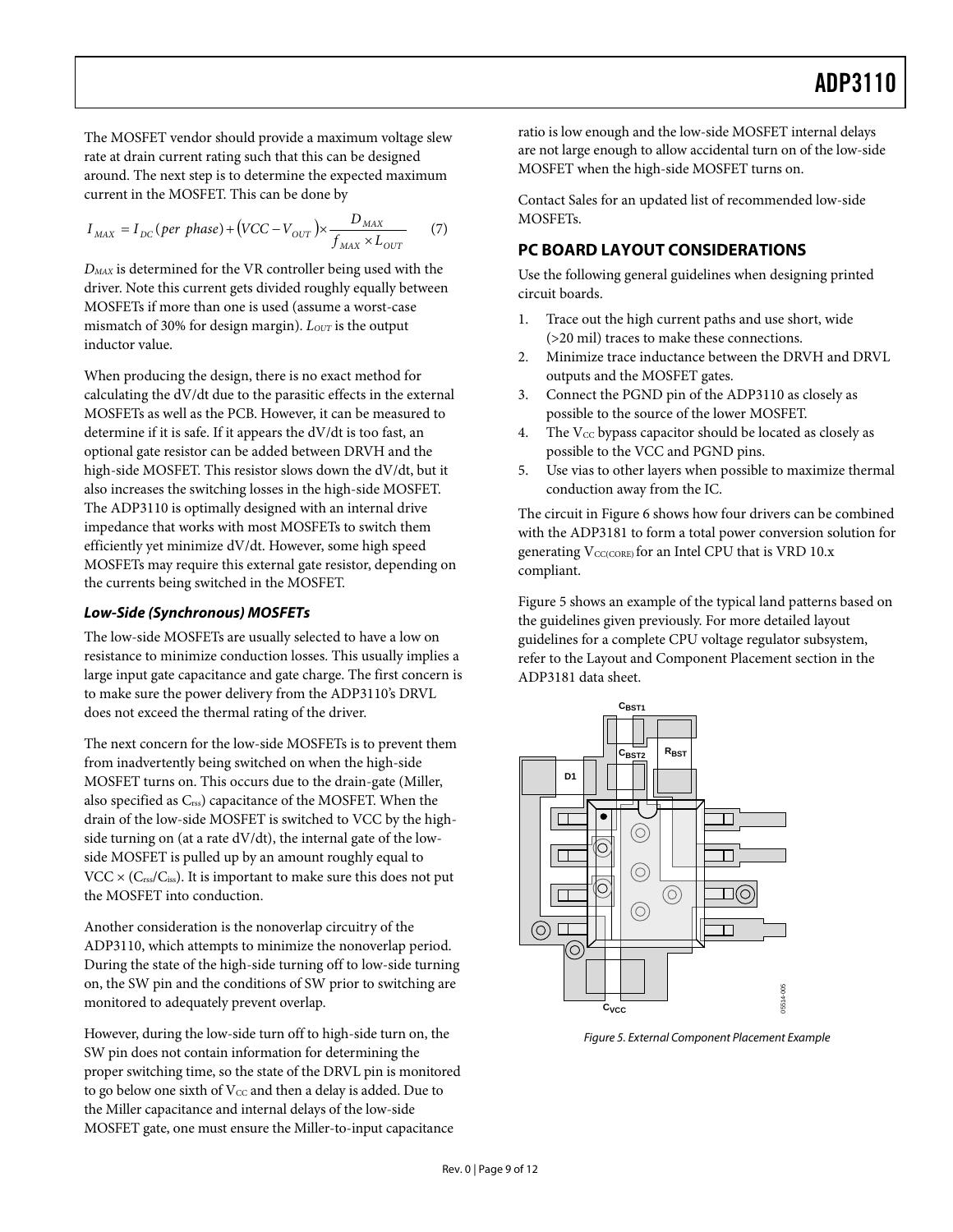

<span id="page-9-0"></span>Figure 6. VRD 10.x Compliant Power Supply Circuit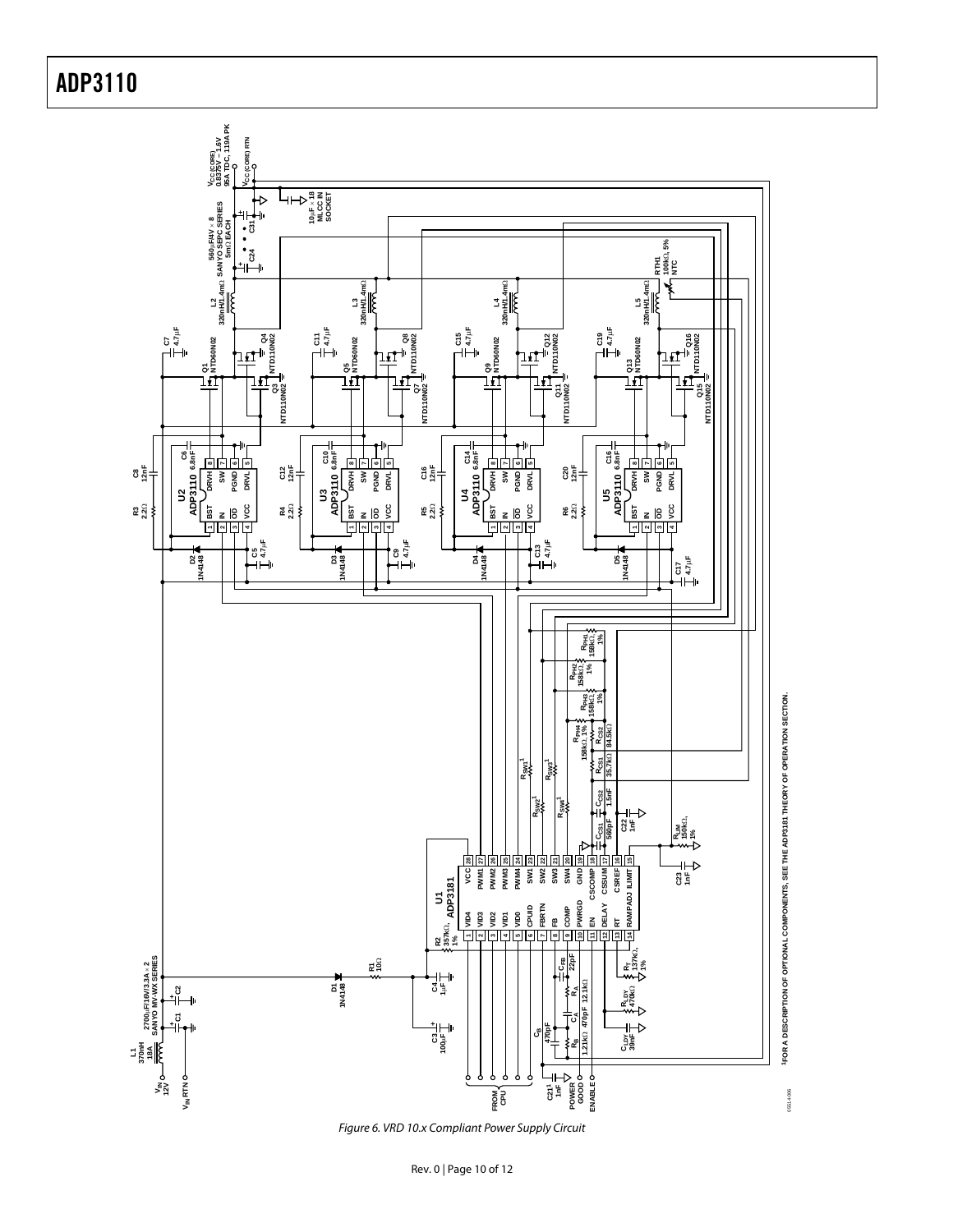### <span id="page-10-0"></span>OUTLINE DIMENSIONS



(R-8) Dimensions shown in millimeters and (inches)

#### **ORDERING GUIDE**

<span id="page-10-1"></span>

| Model                   | Temperature Range | <b>Package Description</b>              | <b>Package Option</b> | <b>Quantity per Reel</b> |
|-------------------------|-------------------|-----------------------------------------|-----------------------|--------------------------|
| ADP3110KRZ <sup>1</sup> | 0°C to 85°C       | Standard Small Outline Package [SOIC_N] | R-8                   | N/A                      |
| ADP3110KRZ-RL1          | 0°C to 85°C       | Standard Small Outline Package [SOIC_N] | R-8                   | 2500                     |

 $1 Z = Pb$ -free part.